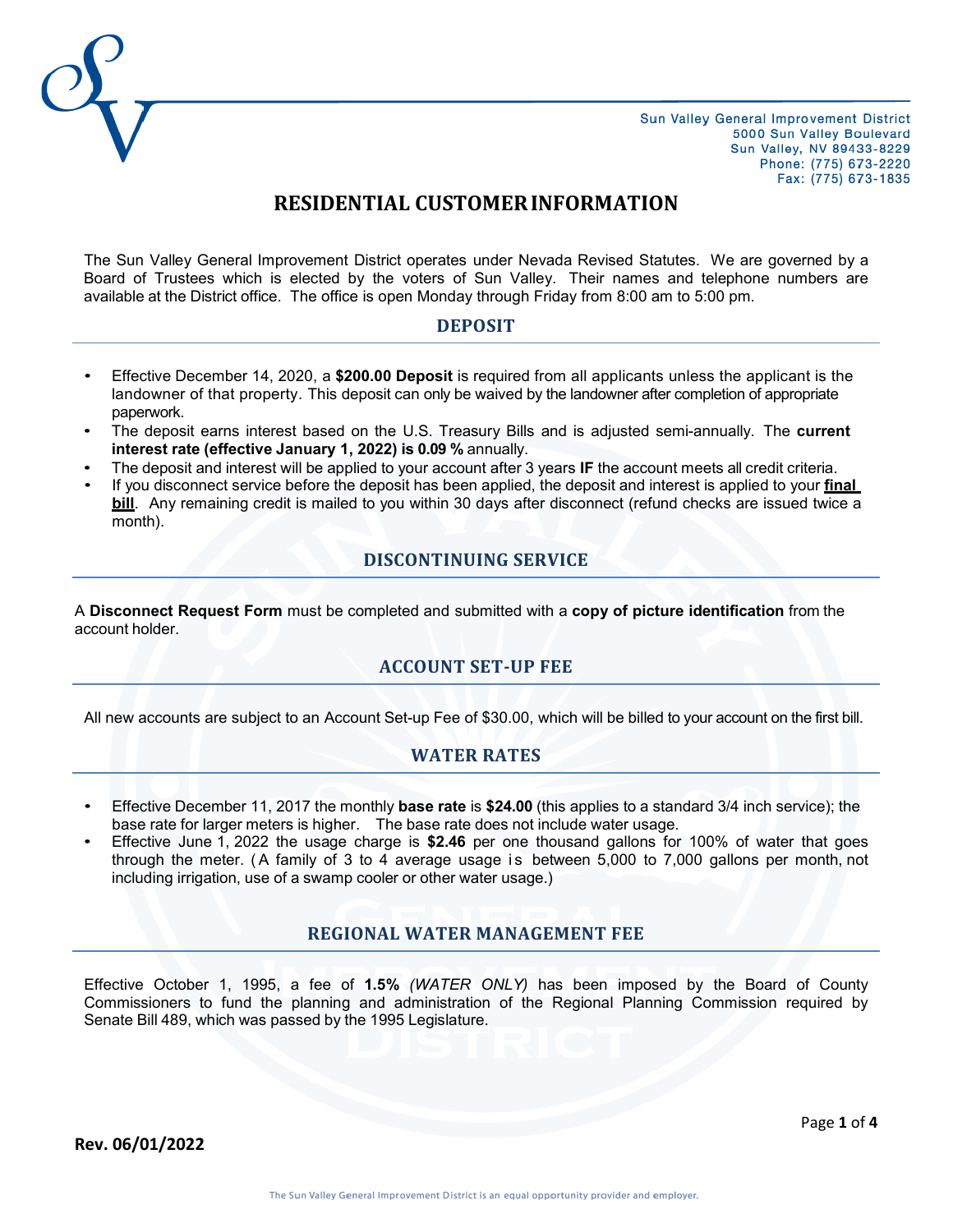

#### **SEWER RATES**

- Sewer charges are based on your metered water usage.
- Effective April 15, 2009, the monthly **base rate** is **\$17.14**.
- Effective April 15, 2009, the usage charge is **\$4.29** per one thousand gallons up to your sewer maximum (see explanation below).
- Effective January 15, 2015 the **minimum usage** charge is based on 500 gallons.

# **WHAT IS A SEWER MAXIMUM / WINTER AVERAGING PERIOD?**

- A sewer maximum is the **maximum** gallons that you will be charged for sewer.
- On all new accounts the sewer maximum is set at the current valley average water usage.
- This year's valley average is **5,000** gallons.
- Each winter during the winter averaging period (December March), your sewer usage charge is based on 100% of your water usage.
- During this period, you will establish your own sewer maximum that you will be charged for the remainder of the year following the evaluation period **based** on your average usage during this period. **\***
- There will be a notice printed on your bill when you are entering your evaluation period, and again when this period is over.

**\*** Therefore, please be sure to report all leaks, open taps and outside watering on the Winter Average Re - Evaluation Request form available on the website or at the office.

#### **RECREATION FEE**

- A monthly recreation fee of \$3.50 will be billed to each active account to help fund the operations, maintenance and administration of the District's recreation facilities.
- Senior citizens age 65 and over are eligible for a 20% discount off this fee by showing proof of age and completing a discount form.
- You may be eligible to receive a 100% discount off this fee if you fall within the Low Income/Disability Program guidelines. Please inquire at the office.

#### **BILLING PERIOD, LATE FEE & RECONNECTION FEES**

- SVGID reads your meter on approximately the same day each month then mails your monthly bill, which is due **by the due date printed on your bill** (typically 20 calendar days from the billing date).
- SVGID has no grace period and encourages its customers to make payment arrangements if more time is needed.
- If payment is not received by the due date a **late fee equal to 5% of your balance will be applied to the account and a termination notice** will be mailed stating the final deadline for payment and the date service will be disconnected.
- If payment is not received by the next billing date, the new bill will re-state the disconnect date.
- Your water will be shut off on the disconnect date if payment is not received or if payment arrangements are not made by the date indicated on prior notices.
- Once the Service Technician is dispatched to disconnect service, the past due balance including any outstanding fees must be paid to restore service and a reconnect fee will apply as follows:
	- **\$40.00 billed to your account** if the past due balance is paid between 8:00 a.m. and 4:30 p.m.; OR
	- **\$100.00 collected with past due balance** if paid after 4:30 p.m., holidays and/or weekends (This includes the \$40 reconnect fee plus a \$60 after hours fee.)

**Rev. 06/01/2022**

Page **2** of **4**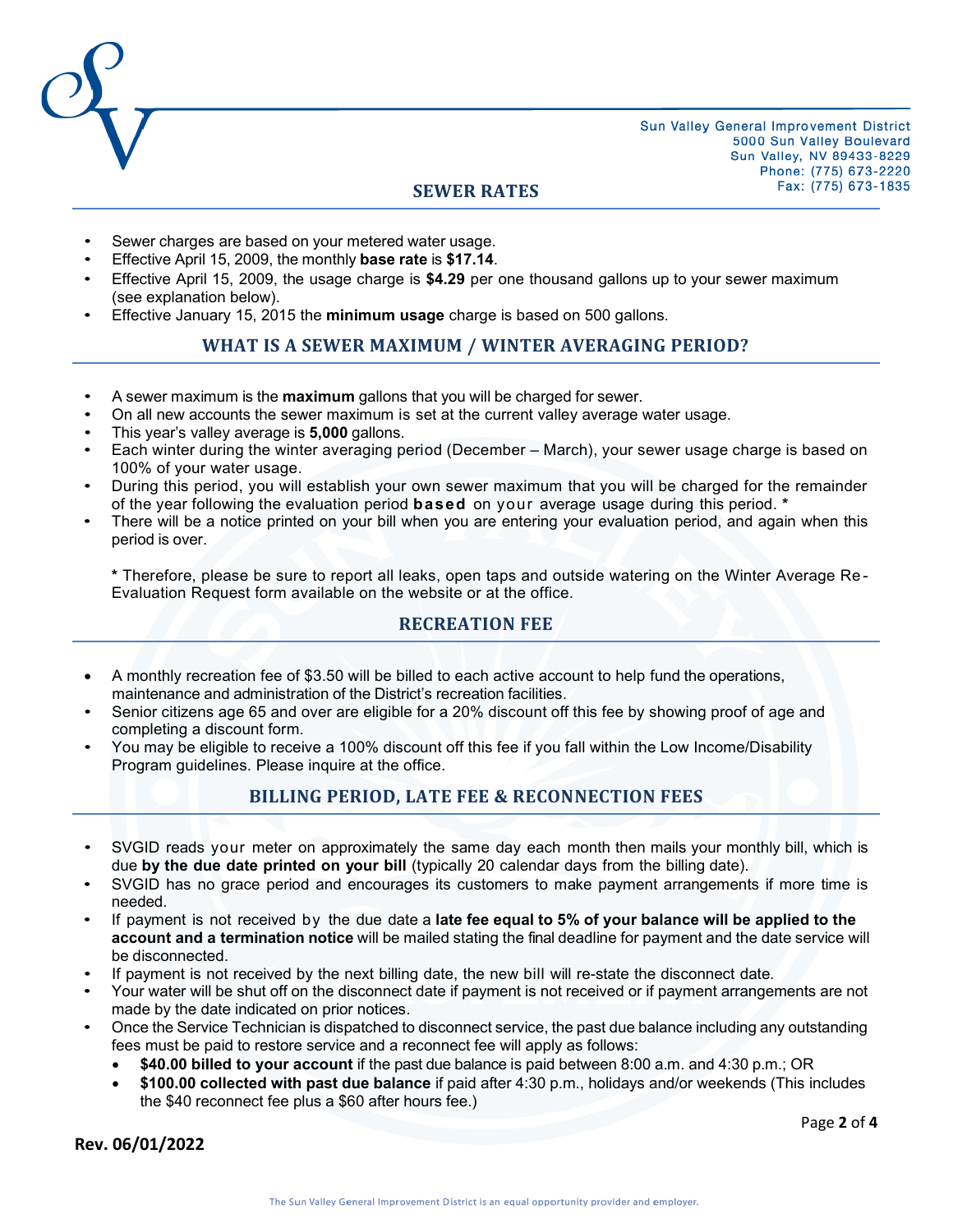

### **PAYMENT OPTIONS AVAILABLE**

- SVGID accepts cash, money orders, checks and credit/debit card (Visa, MasterCard & Discover) payments in the main office during regular business hours. Note: credit/debit card payments are subject to a **\$2.35** service fee collected at the time of payment.
- Check and money order payments are also accepted 24 hours a day in the Drop Box mailbox located in the front of the office parking lot near the flag pole. This box is checked at the start of each business day, and payments are then posted to accounts that same day.
- Mail payments using check or money order are posted to accounts daily.
- Online payments are available with a **\$2.35** service fee which is collected at the time of payment. Go to the District website to use online payments at [www.svgid.com.](http://www.svgid.com/)
- Payments by phone to the District office are accepted during regular business hours using a credit/debit card with a **\$2.35** service fee which is collected at the time of payment.
- **AUTOPAY** is available if you would like to have your monthly payments automatically deducted from your bank account on the due date each month. There is no charge for this service if you enroll through the office; please ask for details on this program.
- Bill-pay payments through your bank are also accepted. These payments **cannot be received electronically** and the bank must mail us a paper check; therefore, p**lease allow 7 to 10 days** after the date you select the payment to be issued for it to be received in the mail by our office.

# **SHUT OFF VALVE**

While we always have a service technician on call to come out and shut off your meter, it is a very good idea to know where your main water shut off to your home is located, so that if you have a broken pipe in your house you won't have to wait for our service person to arrive.

# **WATER / SEWER SERVICE CALLS**

- During normal business hours, a Service Technician is available at no charge to respond to routine water or sewer service calls.
- After normal business hours a **\$40** fee will be charged for emergency water or sewer service calls where the issue is determined to be the customer's responsibility.
- Water Calls: The District is responsible for the main water lines, service lines to the meter, and the meter box up to the point where the service line from the home is connected to the meter. All water lines from the meter to the home belong to the landowner along with the responsibility for any repairs.
- Sewer Calls: We recommend that you contact us prior to calling a plumber for sewer-related issues so that we can check property line clean outs and the main lines to determine whether the problem is within District facilities, which would be fixed at no cost to the customer, or whether the issue is on the property and a recommendation to call a plumber would be given.

# **EMERGENCY SERVICE AVAILABLE**

- For water and sewer emergencies, please call (775) 673-2220.
- A **\$40.00** after hours fee will be billed on the next bill, if the problem is on the customer's side.